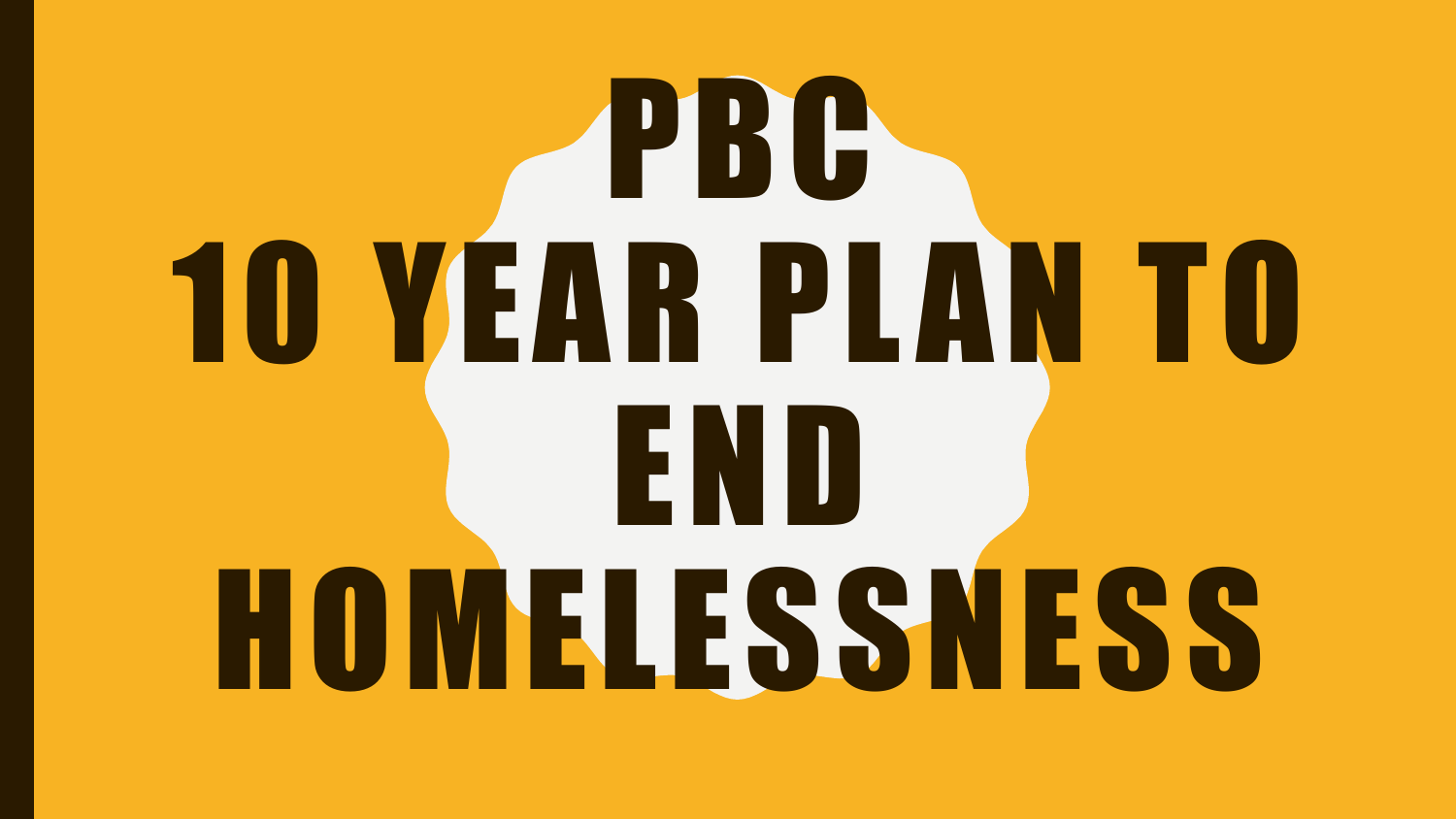## BACKGROUND

- **Developed after obtaining input through community forums**
- **Approved by the BCC September 2008**
- **7 Goals with 63 Action Steps**
- **Focused on homeless service delivery system**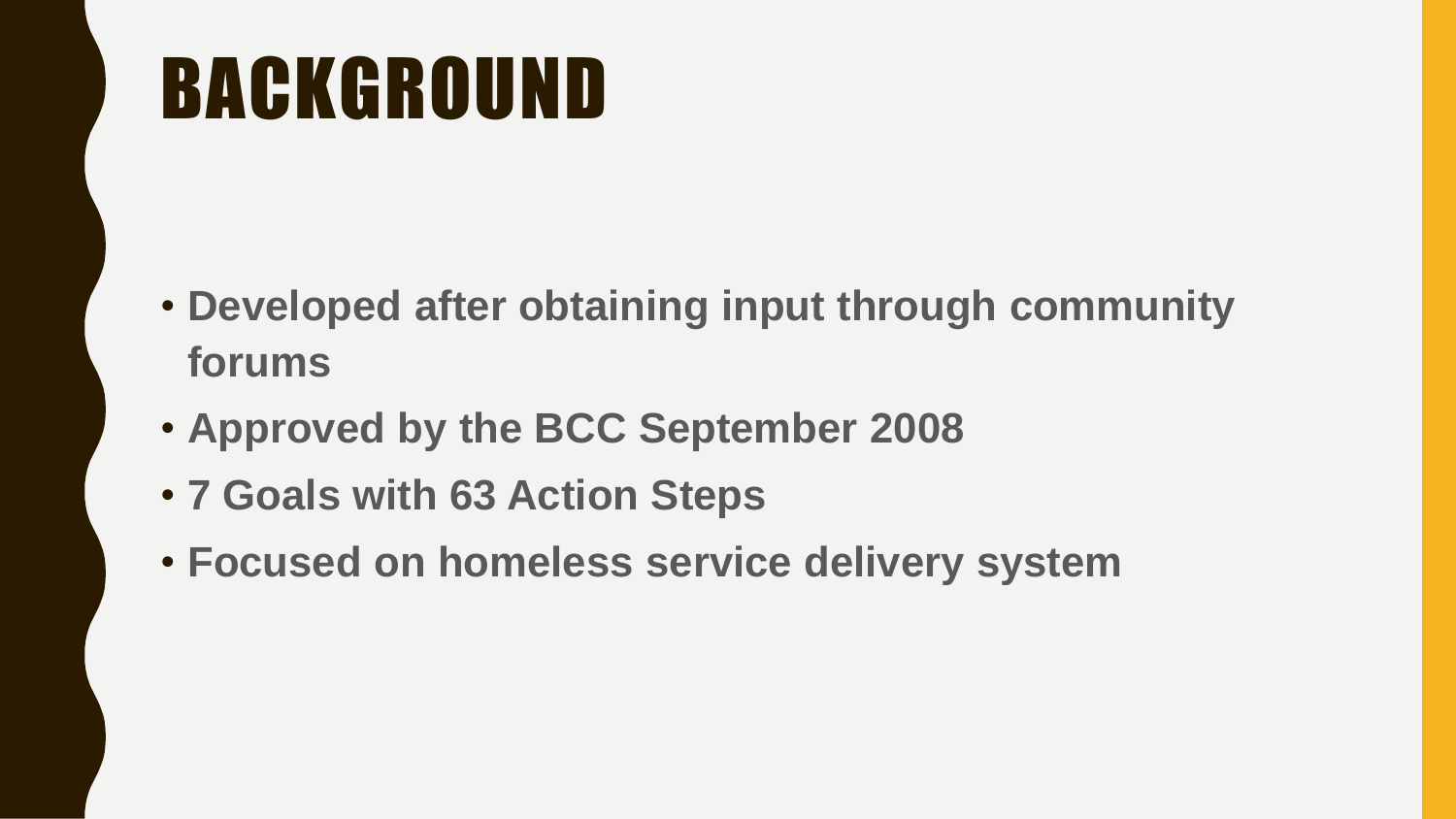### SHARED GOAL OF ENDING HOMELESSNESS

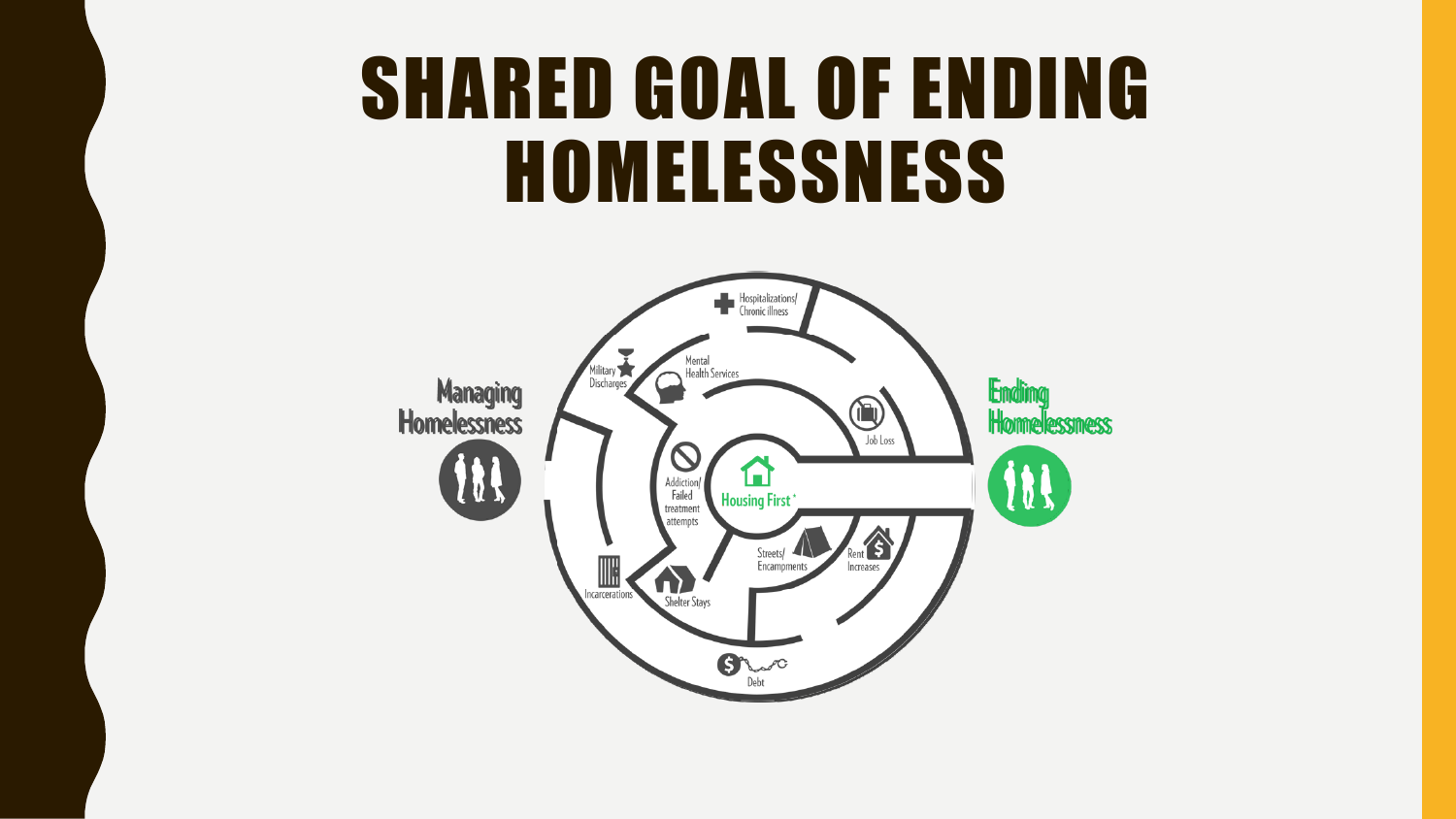#### TEN YEAR PLAN ACHIEVEMENTS & SYSTEM ENHANCEMENTS • Coordinated Outreach Efforts

| • Ten Year Plan-09/2008<br>57 non-profits /Faith based<br>entities assisted in writing the<br>Ten Year Plan.<br>• Homeless Advisory Board<br>formed by BCC<br>• Ten Year Plan established<br>7 goals and 63 action steps | <b>HRC Opens</b><br><b>Reallocated Transitional</b><br><b>Funding to Permanent</b><br><b>Supportive Housing.</b><br><b>Implemented Prioritization</b><br>utilizing Standardized<br>Assessment<br><b>Launched Housing First</b> |                                        | Implementing Parks to Work Program &<br>I of 5 communities in US chosen to house a<br>100 Youth in 100 days Campaign<br>Launching Collective Impact to update Ten<br>Year Plan.<br>59 of 63 Action Steps achieved<br><b>System Performance Outcomes</b><br><b>Implementing FUSE</b> | piloting Assertive Community Treatment Team |
|--------------------------------------------------------------------------------------------------------------------------------------------------------------------------------------------------------------------------|--------------------------------------------------------------------------------------------------------------------------------------------------------------------------------------------------------------------------------|----------------------------------------|-------------------------------------------------------------------------------------------------------------------------------------------------------------------------------------------------------------------------------------------------------------------------------------|---------------------------------------------|
| 2008<br>$\bullet$<br>$\bullet$<br>$\bullet$                                                                                                                                                                              | 2012-2014<br>2009-2011<br><b>Identified Best Practices</b><br>in Homelessness<br>Designed the HRC<br>Launched Rapid Re-<br><b>Housing</b>                                                                                      | 2015-2016<br>Housing.<br><b>Street</b> | $2017 - 2018$<br>Implemented Trauma Informed<br>Approach at the HRC.<br><b>Reallocated Emergency</b><br>Shelter dollars to Rapid Re-<br>Housed directly from the                                                                                                                    |                                             |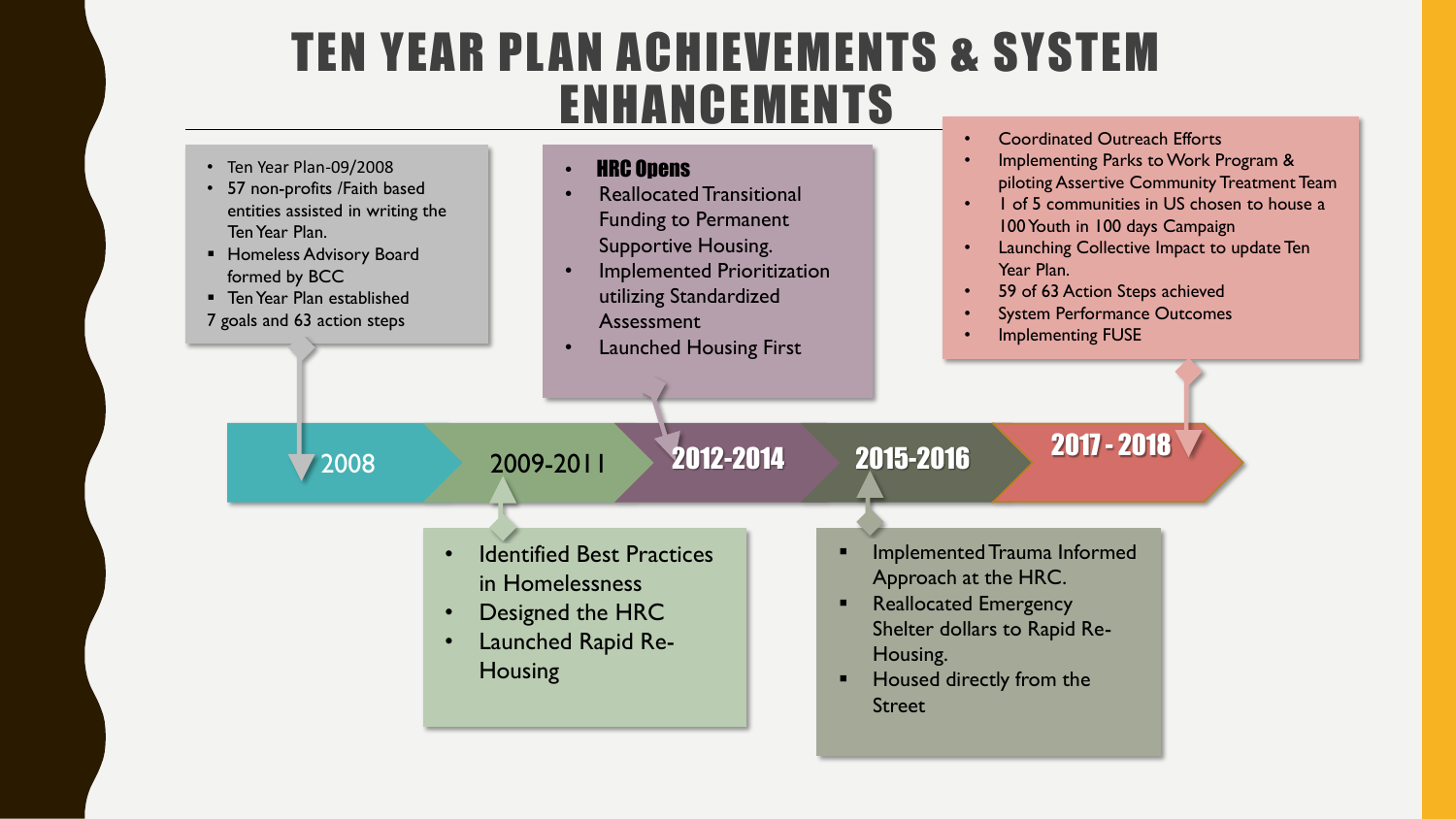# SYSTEM ENHANCEMENTS

- **Progressed from working in silos to collaboratively working as a system**
- **Established coordinated entry through Outreach and the HRC**
- **Paradigm shift from " first come first served" to prioritization based on vulnerability and closed side doors**
- **Fully implemented Housing First & Rapid Re-Housing**
- **Developed a robust Homeless Management Information System**
- **Implemented Program Standards**
- **Low Barrier, Trauma Informed HRC**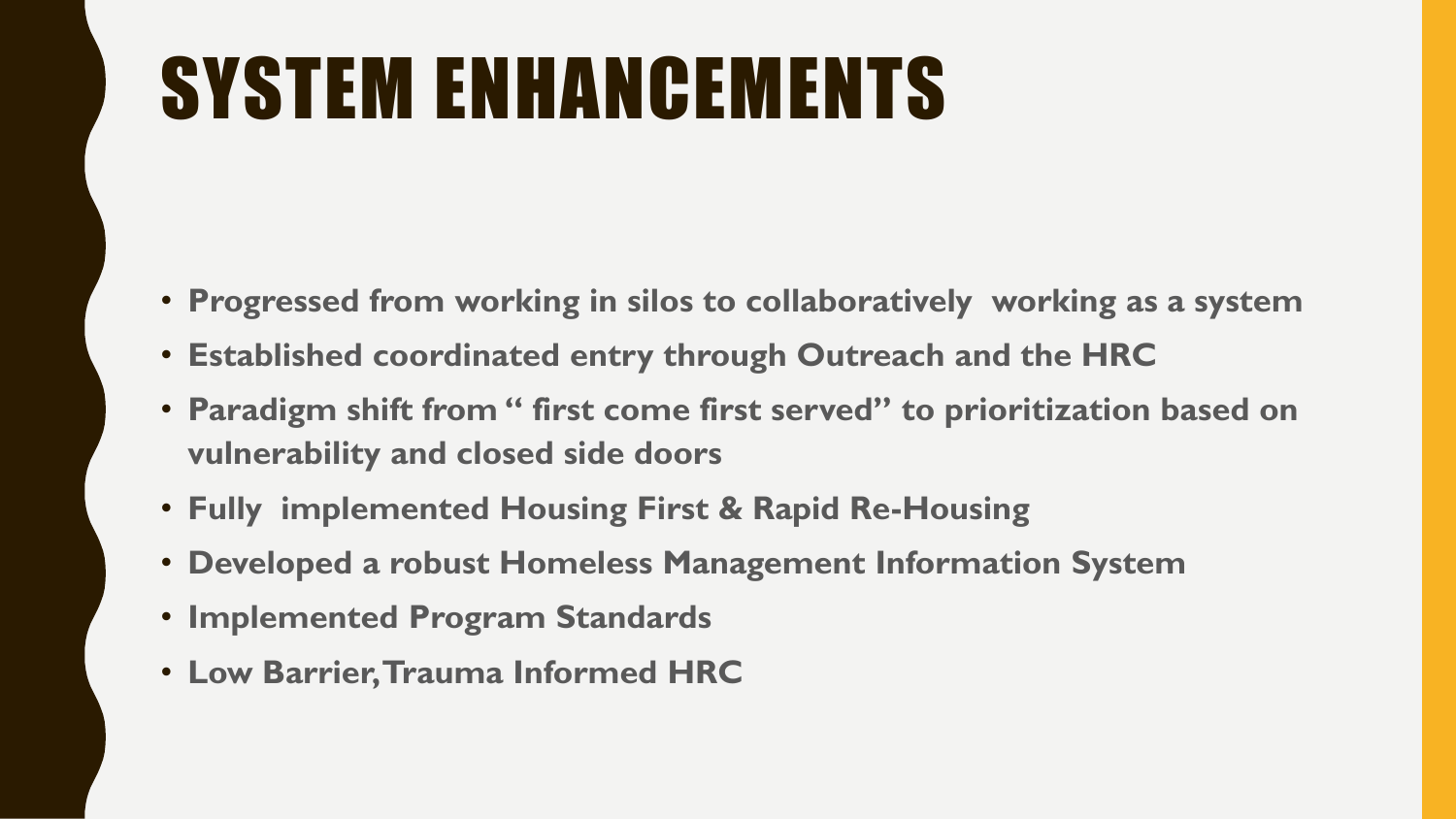## TEN YEAR PLAN LESSONS

- **Data, Data, Data**
- **Creative and Resourceful**
- **Sufficient Affordable Housing remains a barrier**
- **Ending homelessness remains a community effort requiring public, private, business and faith-based collaboration**
- **Addressing homelessness requires cross system collaboration i.e. public welfare, justice, behavioral health, health care**